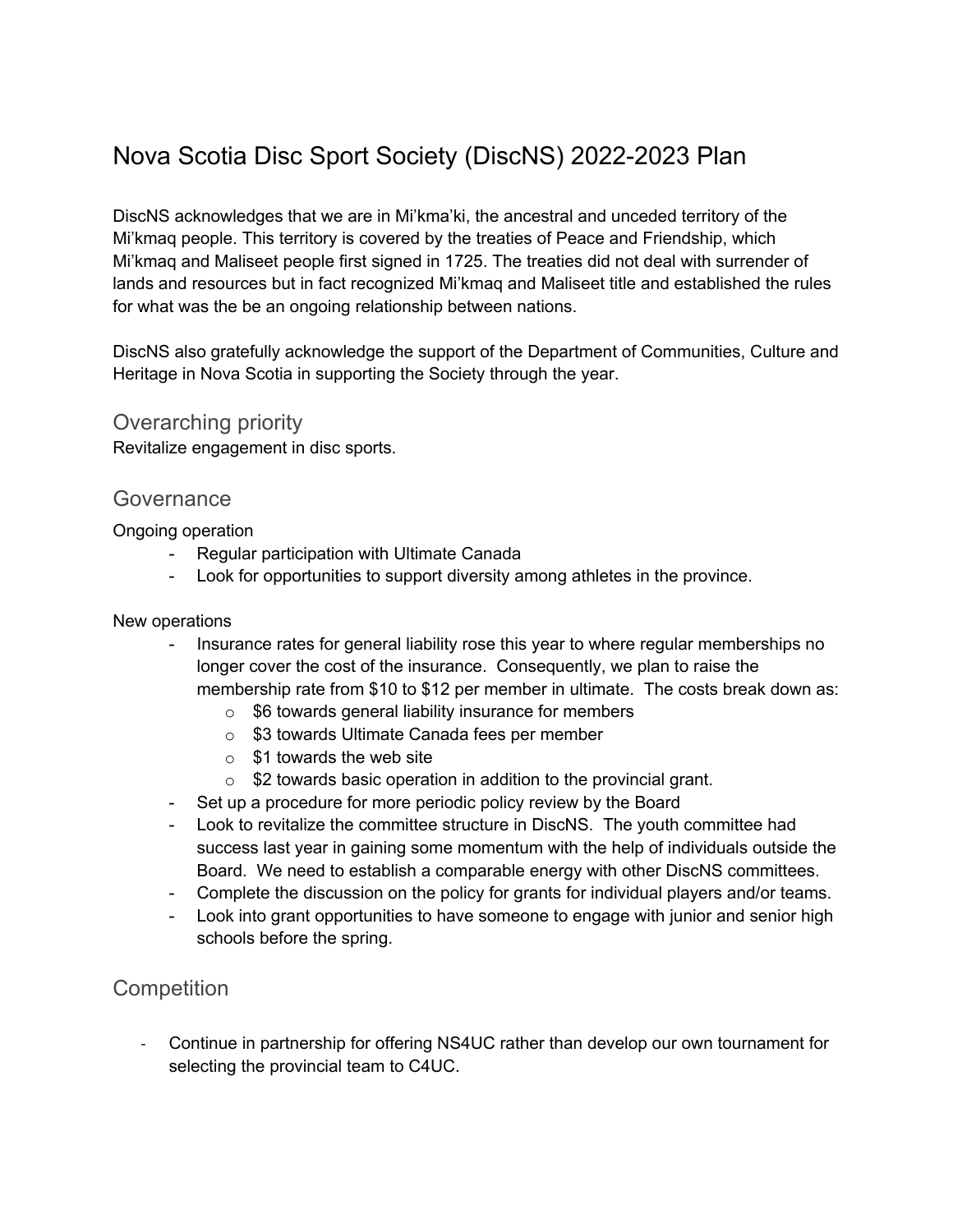- Continue to investigate the opportunities and conditions of promoting a small number of individual athletes as provincial high-performance athletes. While there isn't much draw from the touring teams on the topic, it is an avenue of interest to Sport Nova Scotia that we have a path available to individuals, should they choose to engage in it. In this step, we would still look to best practices from other provincial sport organizations in the province.
- Maintain the dialog with the touring teams for individual development and needs and any supports for the teams as a whole.

## Youth

The youth committee will continue its plans for youth development. There will be three clinics in May, aimed at junior and senior high school students, and there will be the return of the provincial high school tournament in June.

We continue to look into the prospect of some youth ultimate options in the summer. We did not hire dedicated summer youth programming staff, so the opportunities remain on an as-possible basis.

In the past, we have engaged with schools in the spring, particularly when we could get someone to start working in May for student engagement. In the upcoming year, we must seek a way to get earlier and/or more continual engagement with the school-aged athletes for a larger footprint of the sport with youth.

## **Coaching**

- Offer one community coaching course targeted to coaches at Jr and High schools in the fall of 2022
- Offer one Competition Introduction coaching course in person summer of 2022
- Offer one online Competition Development coaching course (target June 25) and one in person course in the fall of 2022.
- Continue reviewing development of coaches in NS
- Continue mentoring for coaches interested

## **Observers**

We are hopeful that 2022 will offer us more opportunity to support players with observed games. There has been discussion with HU, and regional tournament organizers to include more Observer supported games within the province.

We would like to diversify our observer pool this summer and are looking for individuals interested in joining the Observer Team!